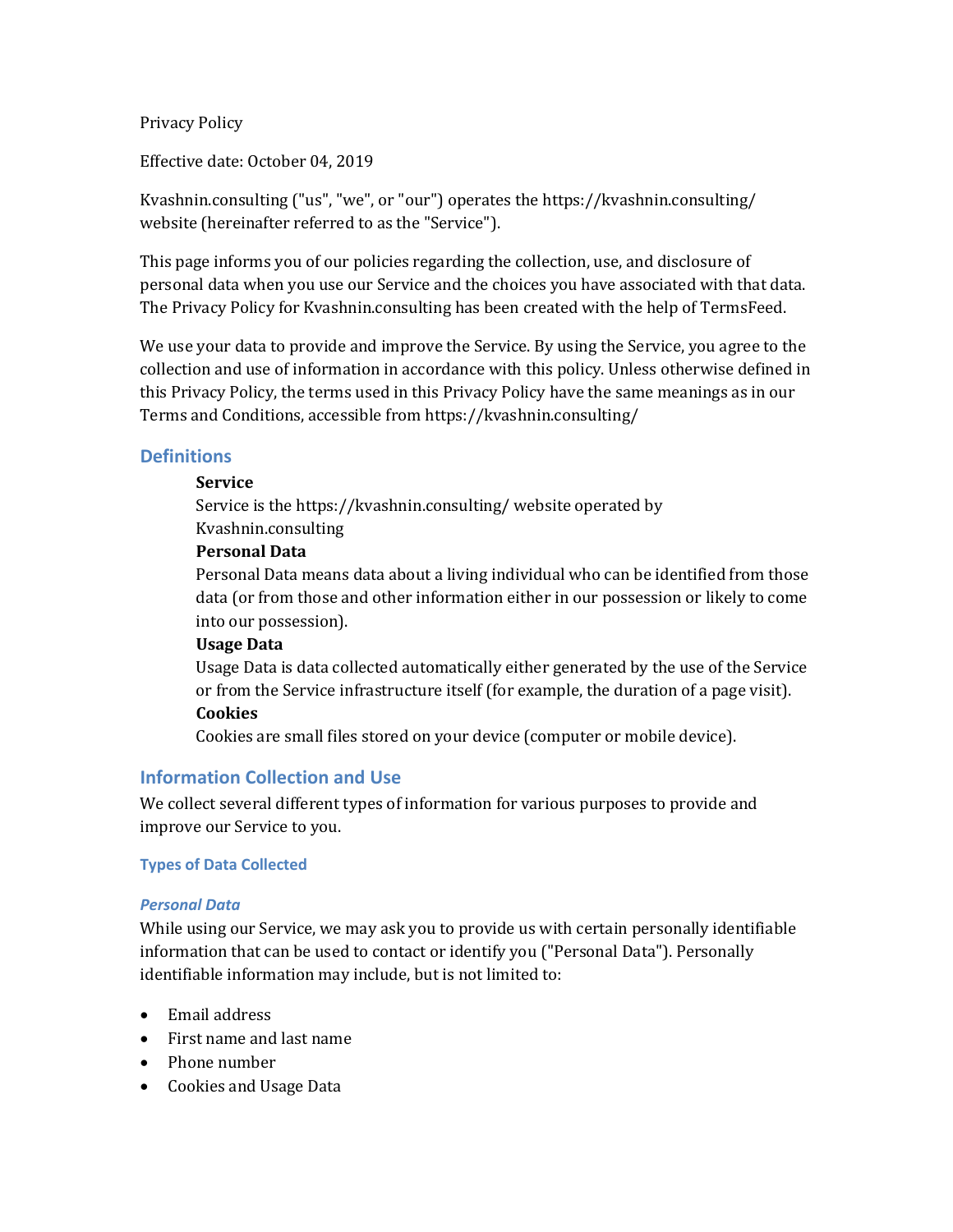#### *Usage Data*

We may also collect information how the Service is accessed and used ("Usage Data"). This Usage Data may include information such as your computer's Internet Protocol address (e.g. IP address), browser type, browser version, the pages of our Service that you visit, the time and date of your visit, the time spent on those pages, unique device identifiers and other diagnostic data.

### *Tracking Cookies Data*

We use cookies and similar tracking technologies to track the activity on our Service and we hold certain information.

Cookies are files with a small amount of data which may include an anonymous unique identifier. Cookies are sent to your browser from a website and stored on your device. Other tracking technologies are also used such as beacons, tags and scripts to collect and track information and to improve and analyse our Service.

You can instruct your browser to refuse all cookies or to indicate when a cookie is being sent. However, if you do not accept cookies, you may not be able to use some portions of our Service.

Examples of Cookies we use:

- **Session Cookies.** We use Session Cookies to operate our Service.
- **Preference Cookies.** We use Preference Cookies to remember your preferences and various settings.
- **Security Cookies.** We use Security Cookies for security purposes.

### **Use of Data**

Kvashnin.consulting uses the collected data for various purposes:

- To provide and maintain the Service
- To notify you about changes to our Service
- To allow you to participate in interactive features of our Service when you choose to do so
- To provide customer care and support
- To provide analysis or valuable information so that we can improve the Service
- To monitor the usage of the Service
- To detect, prevent and address technical issues

## **Transfer Of Data**

Your information, including Personal Data, may be transferred to - and maintained on computers located outside of your state, province, country or other governmental jurisdiction where the data protection laws may differ than those from your jurisdiction.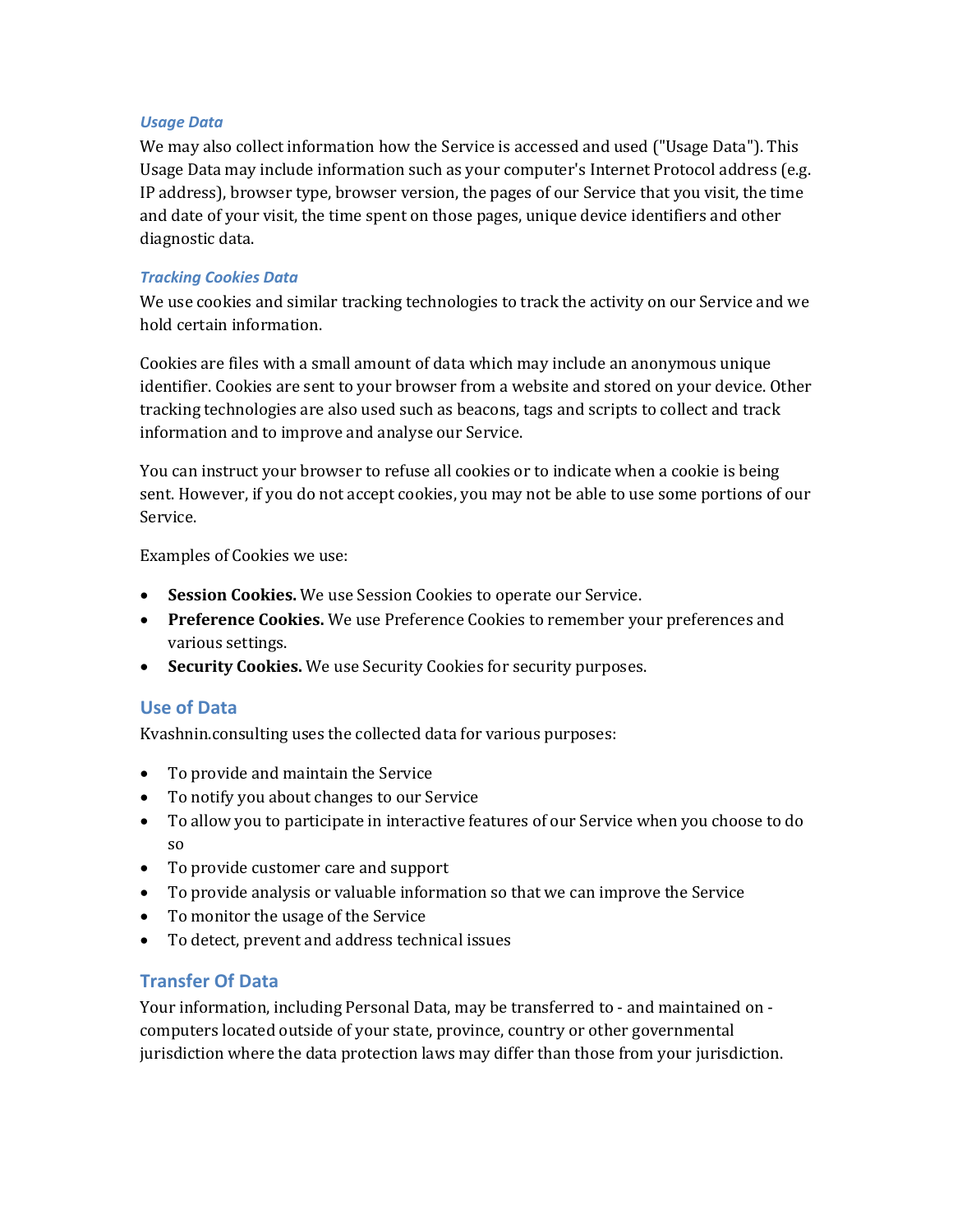If you are located outside Russian Federation and choose to provide information to us, please note that we transfer the data, including Personal Data, to Russian Federation and process it there.

Your consent to this Privacy Policy followed by your submission of such information represents your agreement to that transfer.

Kvashnin.consulting will take all steps reasonably necessary to ensure that your data is treated securely and in accordance with this Privacy Policy and no transfer of your Personal Data will take place to an organization or a country unless there are adequate controls in place including the security of your data and other personal information.

# **Disclosure Of Data**

### **Legal Requirements**

Kvashnin.consulting may disclose your Personal Data in the good faith belief that such action is necessary to:

- To comply with a legal obligation
- To protect and defend the rights or property of Kvashnin.consulting
- To prevent or investigate possible wrongdoing in connection with the Service
- To protect the personal safety of users of the Service or the public
- To protect against legal liability

As an European citizen, under GDPR, you have certain individual rights. You can learn more about these guides in th[e GDPR Guide.](https://termsfeed.com/blog/gdpr/#Individual_Rights_Under_the_GDPR)

## **Security of Data**

The security of your data is important to us but remember that no method of transmission over the Internet or method of electronic storage is 100% secure. While we strive to use commercially acceptable means to protect your Personal Data, we cannot guarantee its absolute security.

## **Service Providers**

We may employ third party companies and individuals to facilitate our Service ("Service Providers"), to provide the Service on our behalf, to perform Service-related services or to assist us in analyzing how our Service is used.

These third parties have access to your Personal Data only to perform these tasks on our behalf and are obligated not to disclose or use it for any other purpose.

## **Links to Other Sites**

Our Service may contain links to other sites that are not operated by us. If you click a third party link, you will be directed to that third party's site. We strongly advise you to review the Privacy Policy of every site you visit.